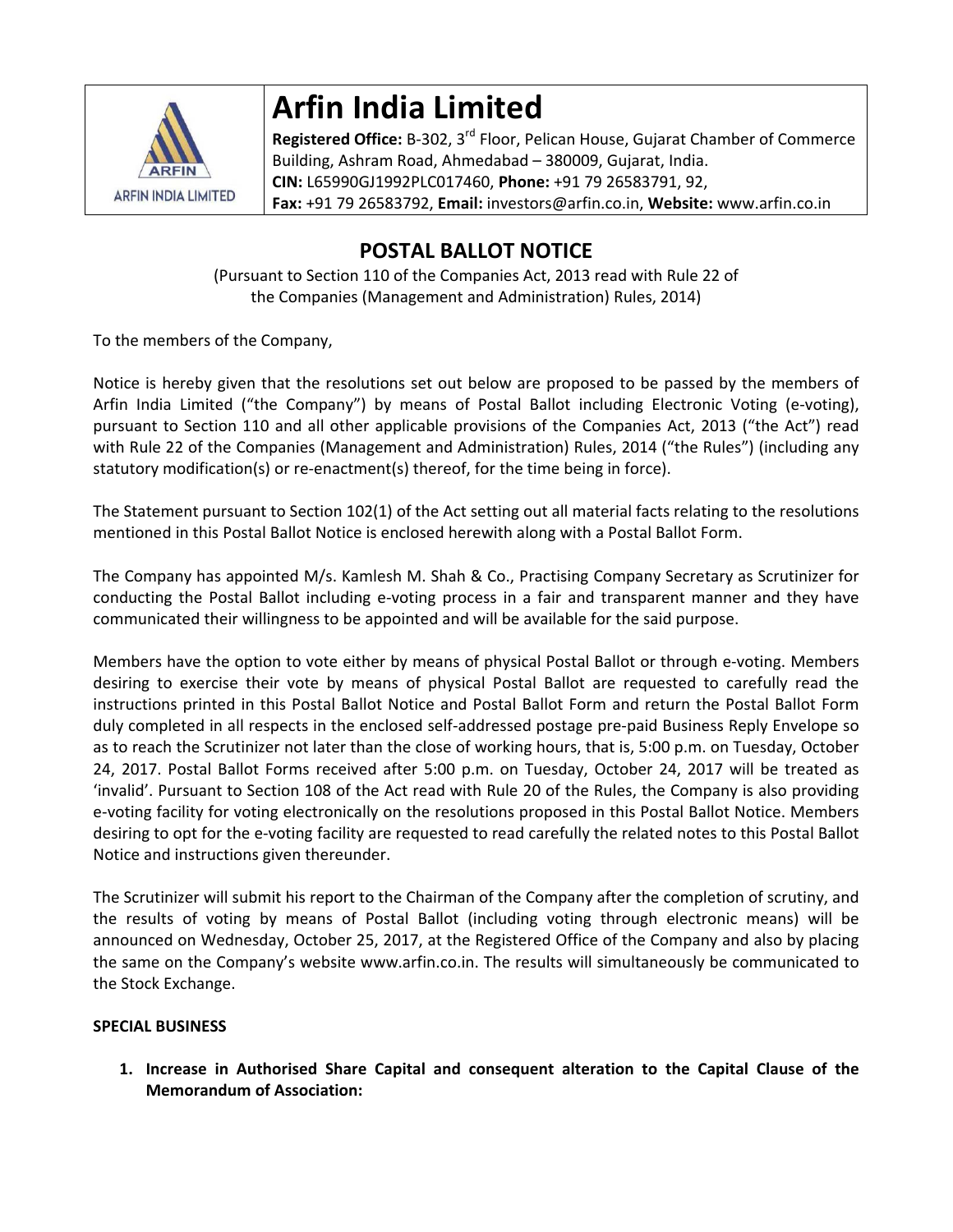To consider and pass the following resolution as an **Ordinary Resolution**:

"**RESOLVED THAT** in accordance with the provisions of Sections 13 and 61 and all other applicable provisions of the Companies Act, 2013 and rules framed thereunder (including any statutory modification(s) or re-enactment(s) thereof, for the time being in force) and the Articles of Association of the Company, approval of the members be and is hereby accorded to increase the Authorised Share Capital of the Company from ₹ 11,00,00,000/‐ (Rupees Eleven Crores only) divided into 1,10,00,000 (One Crore Ten Lacs only) equity shares of ₹ 10/‐ (Rupees Ten only) each to ₹ 30,00,00,000/‐ (Rupees Thirty Crore only) by creation of additional 1,90,00,000 (One Crore Ninety Lacs) equity shares of ₹ 10/‐ (Rupees Ten only) each and consequently, the existing Clause V of the Memorandum of Association of the Company be and is hereby altered and substituted by the following as new Clause V:

"V. The Authorized Share Capital of the Company is ₹ 30,00,00,000/‐ (Rupees Thirty Crores Only) divided into 3,00,00,000 (Three Crores Only) equity shares of ₹ 10/‐ (Rupees Ten Only) each."

**RESOLVED FURTHER THAT** the Board of Directors ('the Board', which term shall include any Committee authorised by the Board to exercise its powers including powers conferred on the Board by this resolution) of the Company be and is hereby authorised to do all such acts, deeds, matters and things and take all such steps as may be necessary, proper, expedient or desirable for the purpose of giving effect to this resolution and for matters connected therewith or incidental thereto, including delegation of any of the powers herein conferred to on any Director(s), Company Secretary or any other officer of the Company."

# **2. Issue of Bonus Shares:**

To consider and pass the following resolution as an **Ordinary Resolution:**

"**RESOLVED THAT** in accordance with the provisions of Section 63 and all other applicable provisions of the Companies Act, 2013 read with the Companies (Share Capital and Debentures) Rules, 2014, the Securities and Exchange Board of India ("SEBI") (Issue of Capital and Disclosure Requirements) Regulations, 2009 ("the ICDR Regulations"), the SEBI (Listing Obligations and Disclosure Requirements) Regulations, 2015 ("Listing Regulations") (including any statutory modification(s) or re‐enactment(s) thereof, for the time being in force) and other applicable regulations, rules and guidelines issued by SEBI and the Reserve Bank of India ("RBI") from time to time, the enabling provisions of the Articles of Association of the Company and subject to such approvals, consents, permissions, conditions and sanctions as may be necessary from appropriate authorities and subject to such terms and modifications, if any, as may be specified while according such approvals and subject to acceptance of such conditions or modifications by the Board of Directors, consent of the members be and is hereby accorded to the Board of Directors of the Company ('the Board', which term shall include any Committee authorised by the Board to exercise its powers including powers conferred on the Board by this resolution) for capitalisation of a sum not exceeding ₹ 8,10,23,140/‐ (Rupees Eight Crores Ten Lacs Twenty Three Thousand One Hundred and Forty only) from and out of the capital reserve, the securities premium account and / or any other permitted reserves / surplus of the Company, as may be considered appropriate for the purpose of issue of bonus equity shares of ₹ 10/‐ (Rupees Ten only) each, credited as fully paid to eligible members of the Company holding equity shares of  $\bar{\tau}$  10/- (Rupees Ten only) each of the Company whose names appear in the Register of Members on a 'Record Date' to be determined by the Board for this purpose, in the proportion of 2 (Two) new fully paid-up equity share of  $\overline{x}$  10/ $\overline{z}$ (Rupees Ten Only) each for every 1 (One) existing fully paid‐up equity share of ₹ 10/‐ (Rupees Ten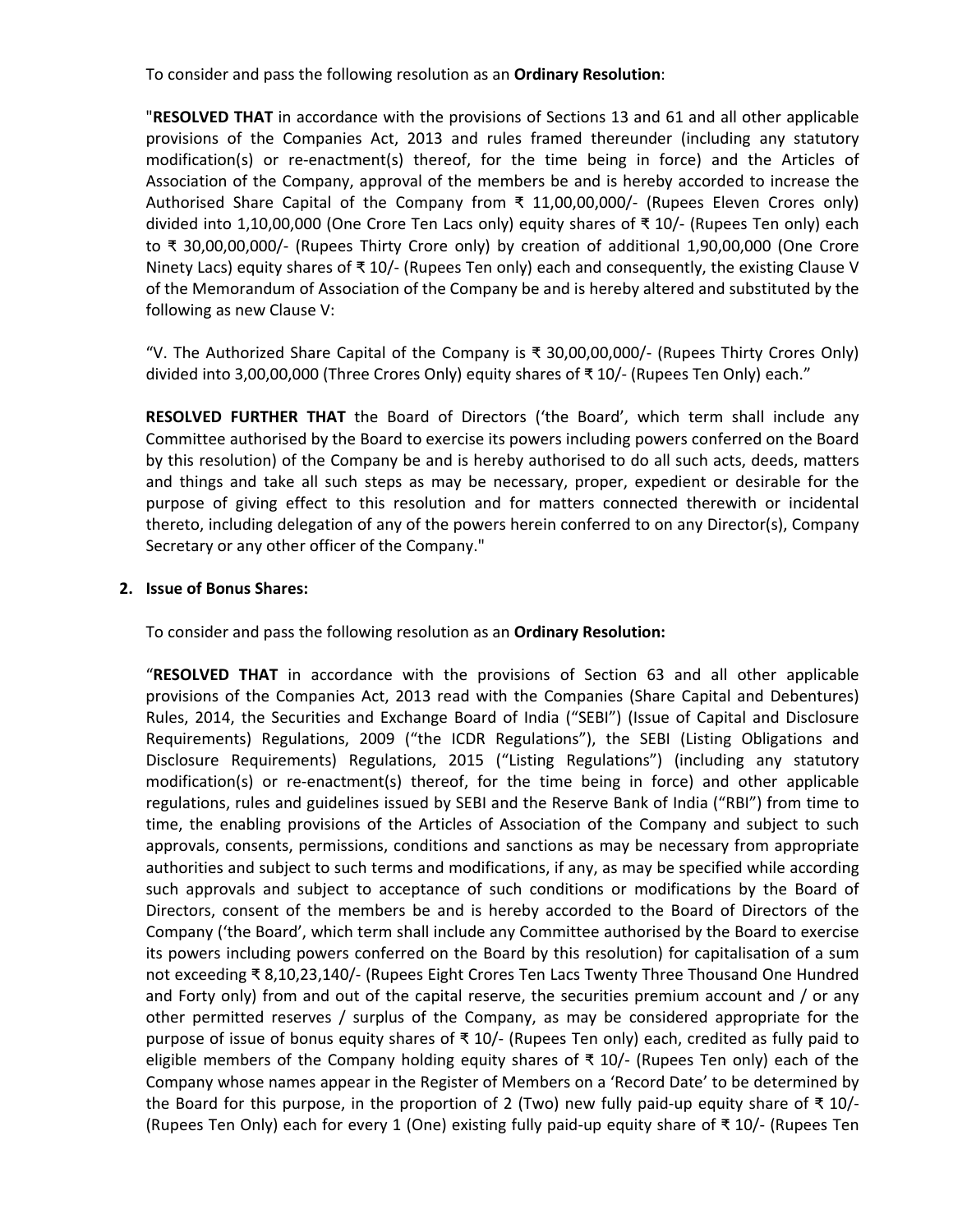only) each held by them and that the new bonus equity shares so issued and allotted shall, for all purposes, be treated as an increase in the paid‐up capital of the Company.

**RESOLVED FURTHER THAT** the bonus equity shares so allotted shall rank pari passu in all respects with the fully paid‐up equity shares of the Company as existing on the Record Date.

**RESOLVED FURTHER THAT** the bonus equity shares so allotted shall always be subject to the terms and conditions contained in the Memorandum and Articles of Association of the Company.

**RESOLVED FURTHER THAT** no allotment letters shall be issued in respect of said Bonus Shares and in the case of members who hold shares or opt to receive the shares in dematerialised form, the bonus equity shares shall be credited to the respective beneficiary accounts of the members with their respective Depository Participant(s) and in the case of members who hold equity shares in certificate form, the share certificate(s) in respect of the bonus equity shares shall be despatched, within such time frame as stipulated as per Companies Act, 2013 and / or the Listing Regulations from the date of allotment thereof by the Board of Directors of the Company or a committee of Directors, as the case may be, or with such extended time as may be allowed by appropriate authorities.

**RESOLVED FURTHER THAT** the issue and allotment of the bonus equity shares to Non‐Resident Members, Foreign Institutional Investors (FIIs) and other Foreign Investors if any, be subject to the approval of RBI or any other regulatory authority, as may be necessary.

**RESOLVED FURTHER THAT** the Board be and is hereby authorised to take necessary steps for listing of such bonus equity shares on the Stock Exchanges where the securities of the Company are presently listed as per the provisions of the Listing Regulations and other applicable regulations, rules and guidelines.

**RESOLVED FURTHER THAT** for the purpose of giving effect to this resolution, the Board be and is hereby authorised to do all such acts, deeds, matters and things and to give such directions as may be necessary, proper, expedient or desirable and to settle any question, difficulty or doubt that may arise in this regard as the Board in its absolute discretion may deem necessary or desirable and its decision shall be final and binding."

**For, Arfin India Limited**

**Mahendra R. Shah** *Chairman & Whole Time Director* DIN: 00182746

Place: Ahmedabad Date: September 20, 2017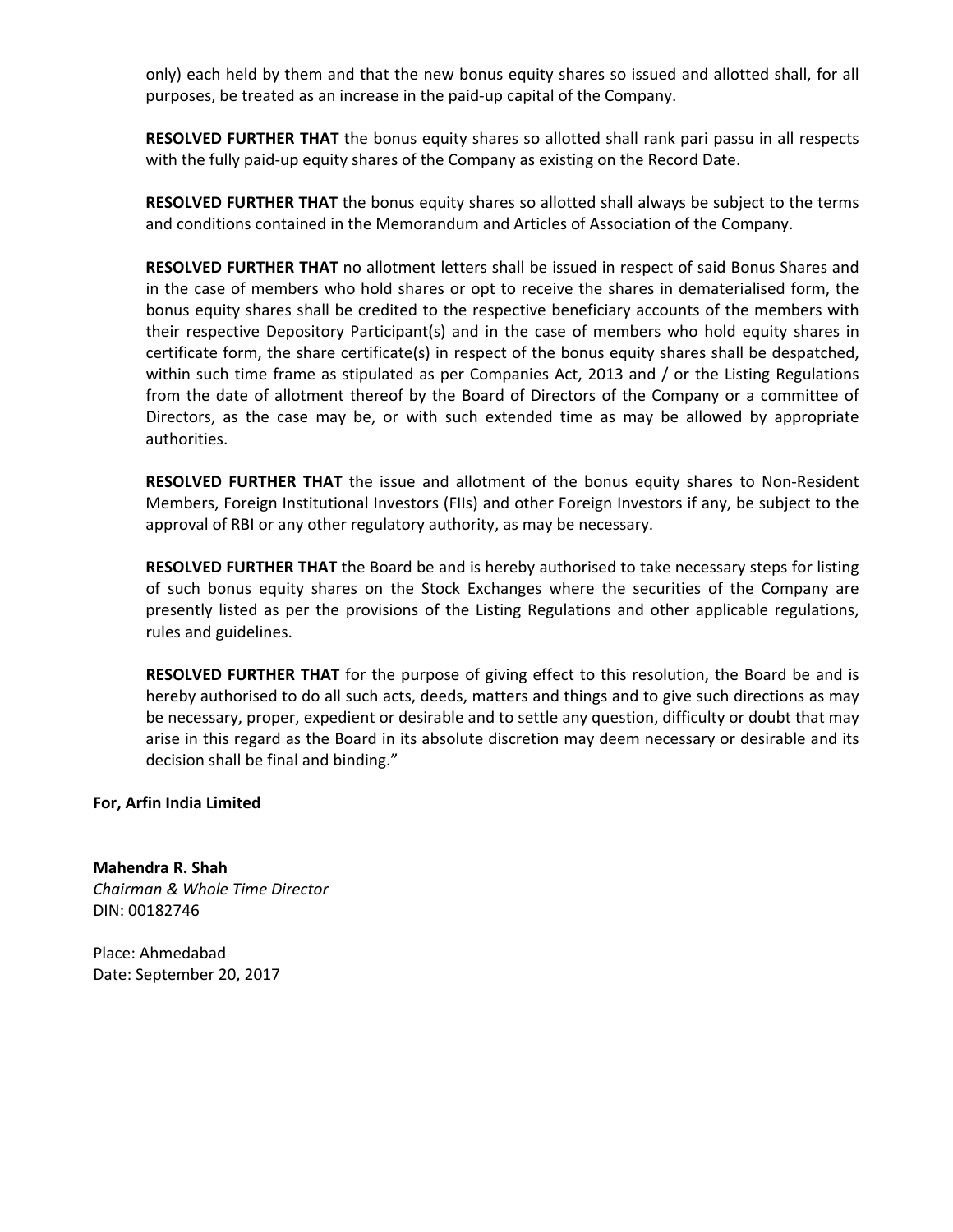# **Notes:**

- 1. A Statement pursuant to Section 102(1) of the Companies Act, 2013 ("the Act") setting out all material facts relating to the resolutions mentioned in this Postal Ballot Notice is attached.
- 2. The Postal Ballot Notice along with the Postal Ballot Form is being sent in electronic form to the members who have registered their e-mail addresses with the Company / Registrars and Transfer Agents of the Company (in case of physical shareholding) / with their Depository Participants (in case of electronic shareholding). Physical copies of the Postal Ballot Notice along with Postal Ballot Form are being sent to members whose e-mail addresses are not registered, by permitted mode along with a self ‑addressed postage pre‐paid Business Reply Envelope.
- 3. Voting rights shall be reckoned on the paid‐up value of shares registered in the name of member / beneficial owner (in case of electronic shareholding) as on Friday, September 15, 2017.
- 4. In case of non-receipt of the Postal Ballot Form or for any query related thereto, the Members may contact the Company or its Registrar and Transfer Agent, Link Intime India Private Limited, 506 to 508, Amarnath Business Centre‐1 (ABC‐1), beside Gala Business Centre, Nr. St. Xavier's College Corner, Off C.G Road, Navrangpura, Ahmedabad – 380009, Gujarat or send an email at ahmedabad@linkintime.co.in or investors@arfin.co.in or download the Postal Ballot Form from the Company's website www.arfin.co.in and send the duly completed and signed Postal Ballot Form so as to reach the Scrutinizer on or before 5:00 p.m. (IST) on Tuesday, October 24, 2017.
- 5. In compliance with the provisions of Section 108 and 110 of the Companies Act, 2013 read with the Companies (Management and Administration) Rules, 2014 and amendments made thereto, and Regulation 44 of the SEBI (Listing Obligations and Disclosure Requirements) Regulations, 2015, the Company is providing facility to its members for voting by electronic means through e‐voting services as provided by the Central Depository Services (India) Limited (CDSL), which would enable them to cast their vote electronically, instead of through physical postal ballot form and the business may be transacted through such voting. Members are requested to carefully read the instructions of e‐voting before exercising their vote. Instructions for the process to be followed for e-voting are annexed to this Postal Ballot Notice.
- 6. **Once the vote on a resolution is cast by a member on CDSL, whether partially or otherwise, the member shall not be allowed to change it subsequently or cast the vote again.**
- 7. Members can opt for only one mode of voting, that is, either by physical Postal Ballot or e-voting. In **case members cast their votes through both the modes, voting done by e**‑**voting shall prevail and votes cast through physical Postal Ballot will be treated as "INVALID".**
- 8. The e-voting period commences on Monday, September 25, 2017 at 9:00 a.m. (IST) and ends at 5:00 **p.m. (IST) on Tuesday, October 24, 2017. During this period, members of the Company, holding shares either in physical or dematerialised form, as on Friday, September 15, 2017, may cast their vote electronically. The e‐voting module shall be disabled by CDSL thereafter.**
- 9. The resolutions, if approved, shall be deemed to have been passed on the last date of voting, that is, Tuesday, October 24, 2017.
- 10. Relevant documents referred to in this Postal Ballot Notice and the Statement are available for inspection by the members at the Company's registered office during business hours on all working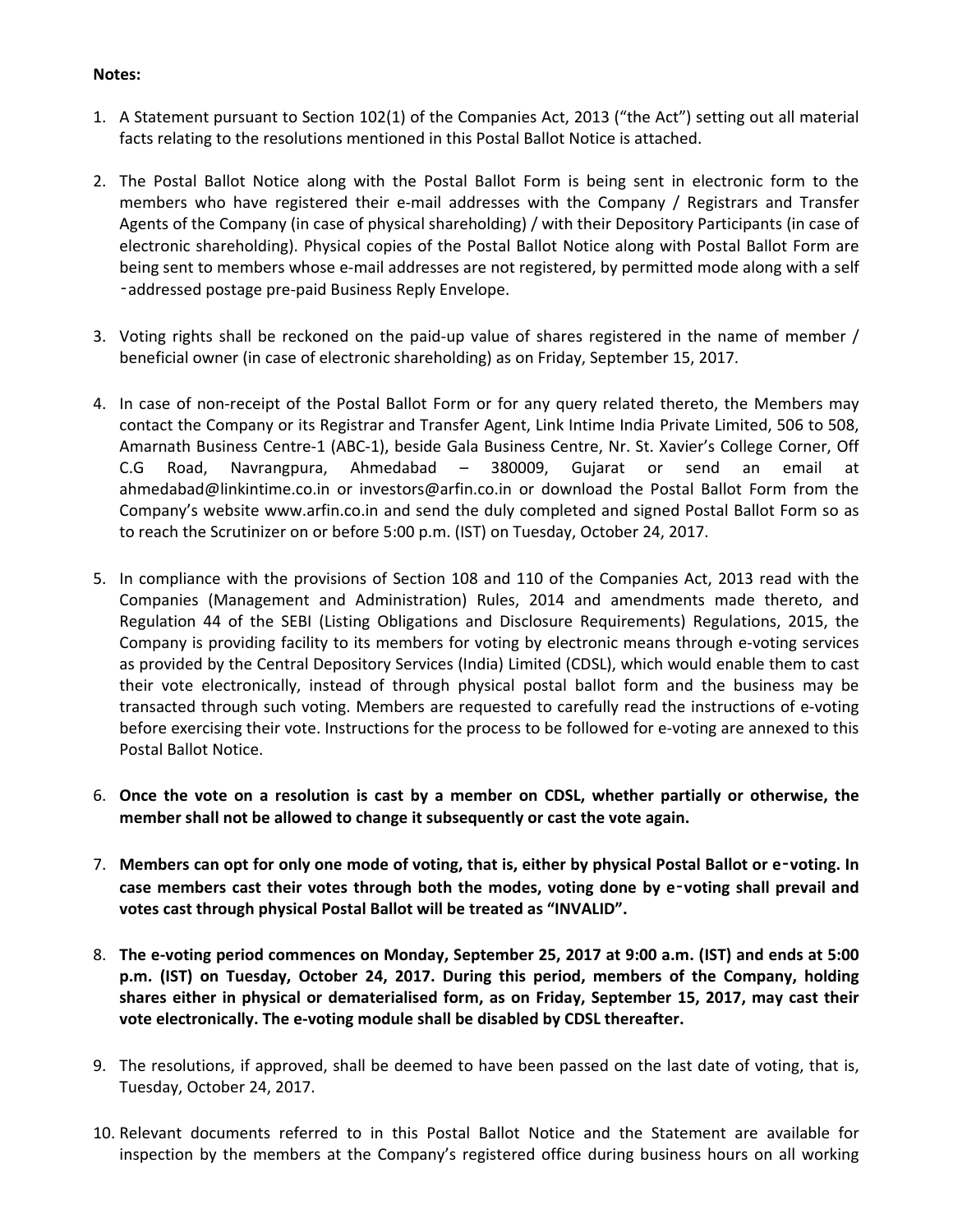days except Saturday from the date of despatch of this Postal Ballot Notice till Tuesday, October 24, 2017.

- 11. Any query / grievances connected with the voting by Postal Ballot including voting by electronic means may be addressed to the Company at Arfin India Limited, B-302, Pelican House, 3<sup>rd</sup> Floor, Ashram Road, Nr. Natraj Cinema, Gujarat Chamber of Commerce Building, Ahmedabad – 380009, Gujarat, India or at +91 79 2658 3791, 92 or at investors@arfin.co.in.
- 12. Members who have not registered their e-mail addresses are requested to register the same with the **Company's Registrars and Transfer Agents / Depository Participant(s) for sending future communication(s) in electronic form.**
- 13. A member need not use all his / her / its votes nor does he / she / it need to cast all his / her / its **votes in the same way.**
- 14. **The Scrutinizer's decision on the validity of the Postal Ballot shall be final.**

# **INFORMATION AND INSTRUCTIONS RELATING TO E‐VOTING:**

- (I) **In case a member receives an e‐mail** [for members whose e‐mail addresses are registered with the Company / RTA / Depository Participant(s)]:
	- (a) Log on to the e‐voting website www.evotingindia.com during the voting period.
	- (b) Click on "Members / Shareholders" tab.
	- (c) Now Enter your User ID

For CDSL: 16 digits beneficiary ID, For NSDL: 8 Character DP ID followed by 8 Digits Client ID, For Physical Form: Members should enter Folio Number registered with the Company.

- (d) Thereafter please enter the Image Verification as displayed and Click on Login.
- (e) If you are holding shares in Demat form and had logged on to www.evotingindia.com and voted on an earlier voting of any Company, then your existing password is to be used. If you have forgotten the password, then enter the User ID and the image verification code and click on "FORGOT PASSWORD" and enter the details as prompted by the system.
- (f) If you are a first time user follow the steps given below:

| For Members holding shares in Demat Form and Physical Form |                                                                                                                                                                                                                                                                                                                                                                           |  |  |  |  |  |
|------------------------------------------------------------|---------------------------------------------------------------------------------------------------------------------------------------------------------------------------------------------------------------------------------------------------------------------------------------------------------------------------------------------------------------------------|--|--|--|--|--|
| <b>PAN</b>                                                 | Enter your 10 digit alpha-numeric PAN issued by Income Tax Department<br>(Applicable for both demat shareholders as well as physical shareholders)<br>• Members who have not updated their PAN with the Company / Depository<br>Participant are requested to use the sequence number mentioned on address<br>slip / email pertaining to the notice of this Postal Ballot. |  |  |  |  |  |
| Dividend                                                   | Enter the Dividend Bank Details or Date of Birth (in dd/mm/yyyy format) as                                                                                                                                                                                                                                                                                                |  |  |  |  |  |
| <b>Bank Details</b>                                        | recorded in your demat account or in the Company records for the said demat                                                                                                                                                                                                                                                                                               |  |  |  |  |  |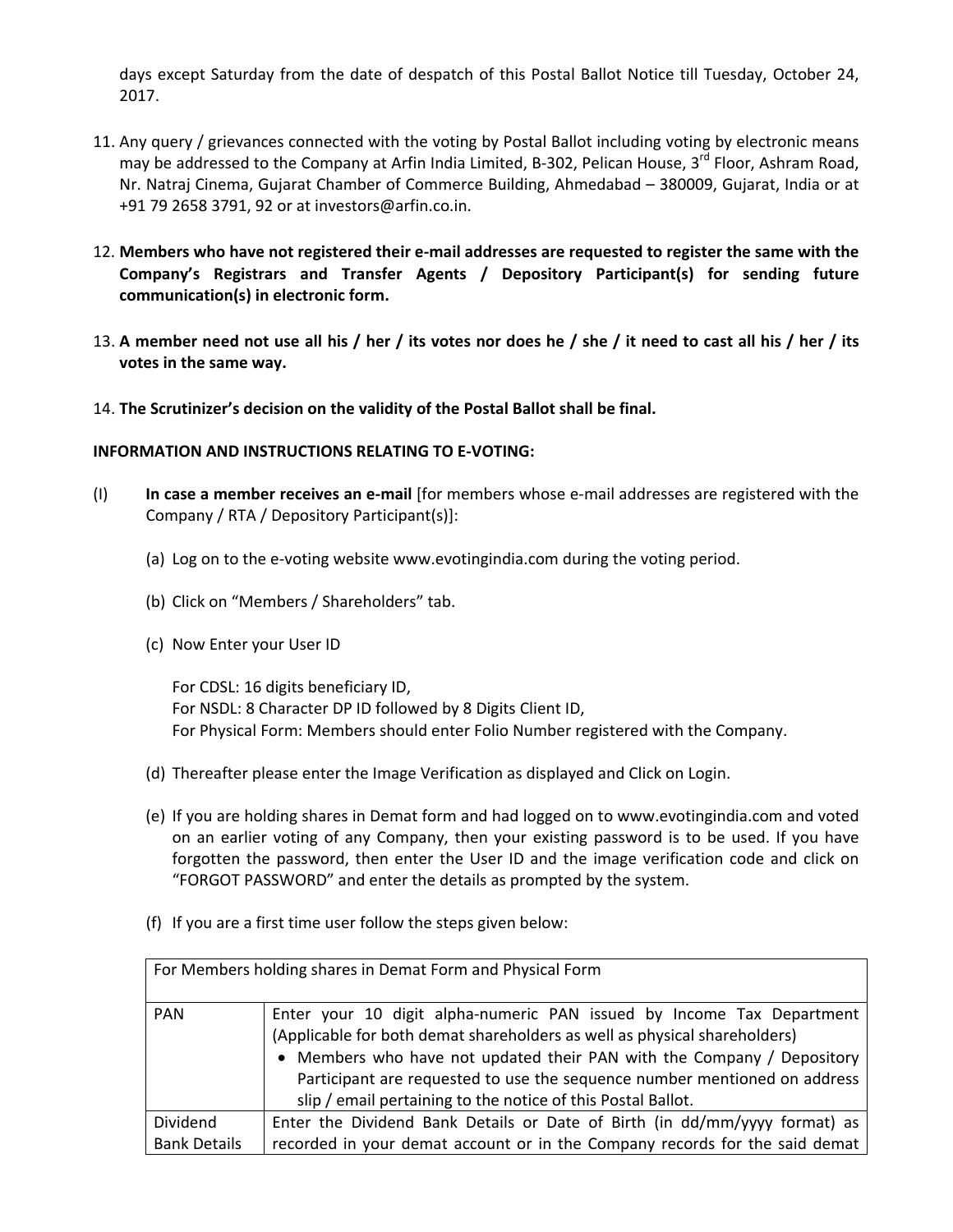| <b>OR</b>     | account or folio.                                                             |  |  |
|---------------|-------------------------------------------------------------------------------|--|--|
| Date of Birth | • If the details are not recorded with the Depository or Company please enter |  |  |
| (DOB)         | the member ID / folio number in the Dividend Bank details field as mentioned  |  |  |
|               | in the instruction (c).                                                       |  |  |

- (g) After entering these details appropriately, click on "SUBMIT" tab.
- (h) Members holding shares in physical form will then reach directly to the Company selection screen. However, members holding shares in demat form will now reach 'Password Creation' menu wherein they are required to mandatorily enter their login password in the new password field. Kindly note that this password is to be also used by the demat holders for voting for resolutions of any other Company on which they are eligible to vote, provided that Company opts for e‐voting through CDSL platform. It is strongly recommended not to share your password with any other person and take utmost care to keep your password confidential.
- (i) For Members holding shares in physical form, the details can be used only for e‐voting on the resolutions contained in this Notice.
- (j) Click on the EVSN (Electronic Voting Sequence Number) of Arfin India Limited to vote.
- (k) On the voting page, you will see 'RESOLUTION DESCRIPTION' and against the same the option "YES / NO" for voting. Select the option YES or NO as desired. The option YES implies that you assent to the Resolution and option NO implies that you dissent to the Resolution.
- (l) Click on the "RESOLUTIONS FILE LINK" if you wish to view the entire resolution(s).
- (m)After selecting the resolution you have decided to vote on, click on "SUBMIT". A confirmation box will be displayed. If you wish to confirm your vote, click on "OK", else to change your vote, click on "CANCEL" and accordingly modify your vote.
- (n) Once you "CONFIRM" your vote on the resolution, you will not be allowed to modify your vote subsequently.
- (o) You can also take out print of the voting done by you by clicking on "Click here to print" option on the Voting page.
- (p) Shareholders can also cast their votes using CDSL's mobile app m‐Voting which can be downloaded from app store(s). Please follow the instructions as prompted by the mobile app while voting on your mobile.
- (q) Note for Non‐Individual Shareholders and Custodians:
	- Non-Individual Shareholders (i.e. other than Individuals, HUF, NRI etc.) and Custodian are required to log on to https://www.evotingindia.com and register themselves as Corporates.
	- They should submit a scanned copy of the registration form bearing the stamp and sign of the entity to helpdesk.evoting@cdslindia.com.
	- After receiving the login details they have to create a user who would be able to link the account(s) which they wish to vote on.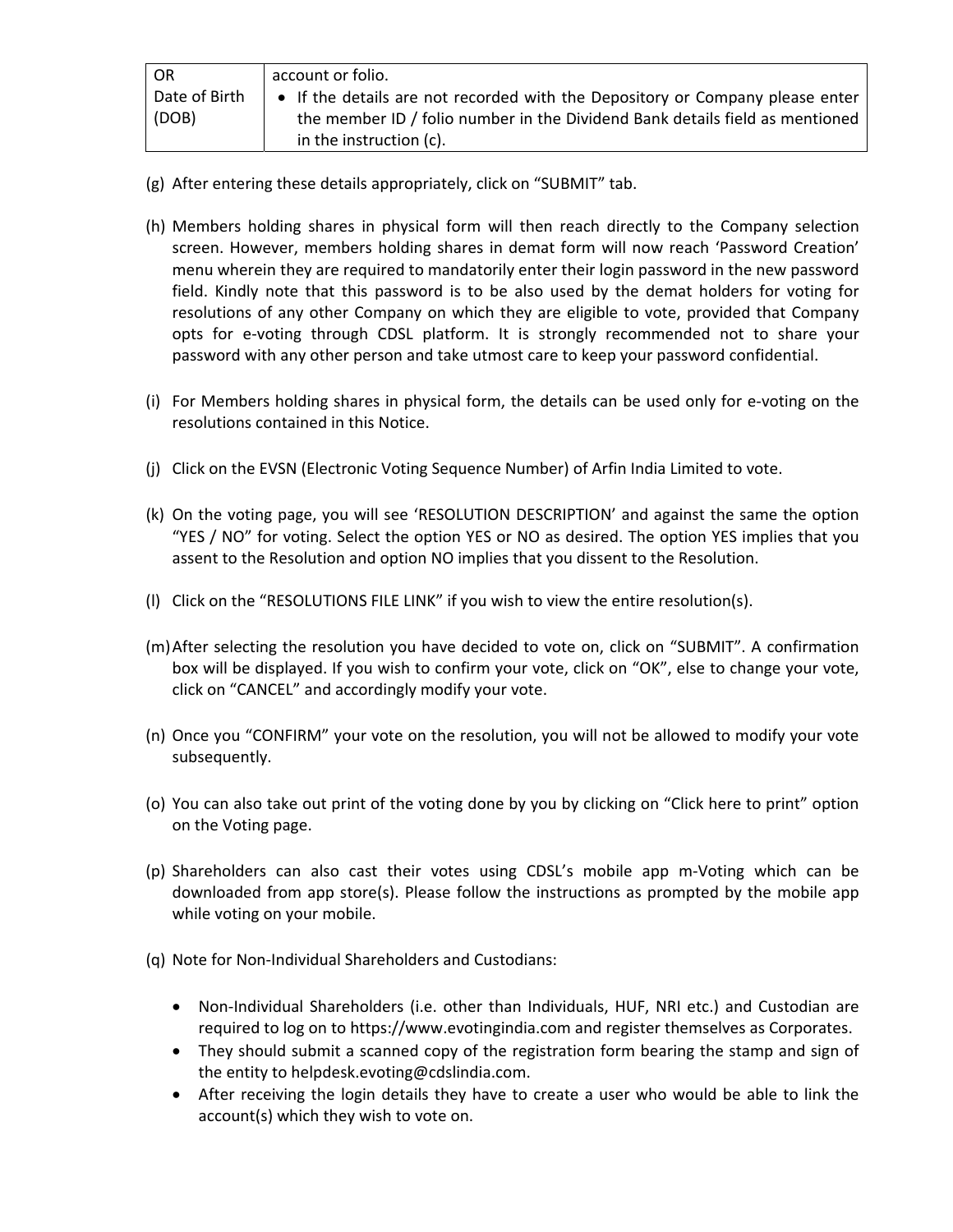- The list of accounts should be mailed to helpdesk.evoting@cdslindia.com and on approval of the accounts they would be able to cast their vote.
- They should upload a scanned copy of the Board Resolution and Power of Attorney (POA) which they have issued in favour of the Custodian, if any, in PDF format in the system for the scrutinizer to verify the same.
- **(II) In case a member receives physical copy of the Postal Ballot Notice by Post** [for members whose e-mail addresses are not registered with the Company / RTA / Depository Participant(s)]:

Please follow all steps from sl. no. (a) to sl. no. (q) above to cast vote.

In case you have any queries or issues regarding e‐voting, you may refer the Frequently Asked Questions ("FAQs") and e‐voting manual available at www.evotingindia.com under help section or write an email to helpdesk.evoting@cdslindia.com.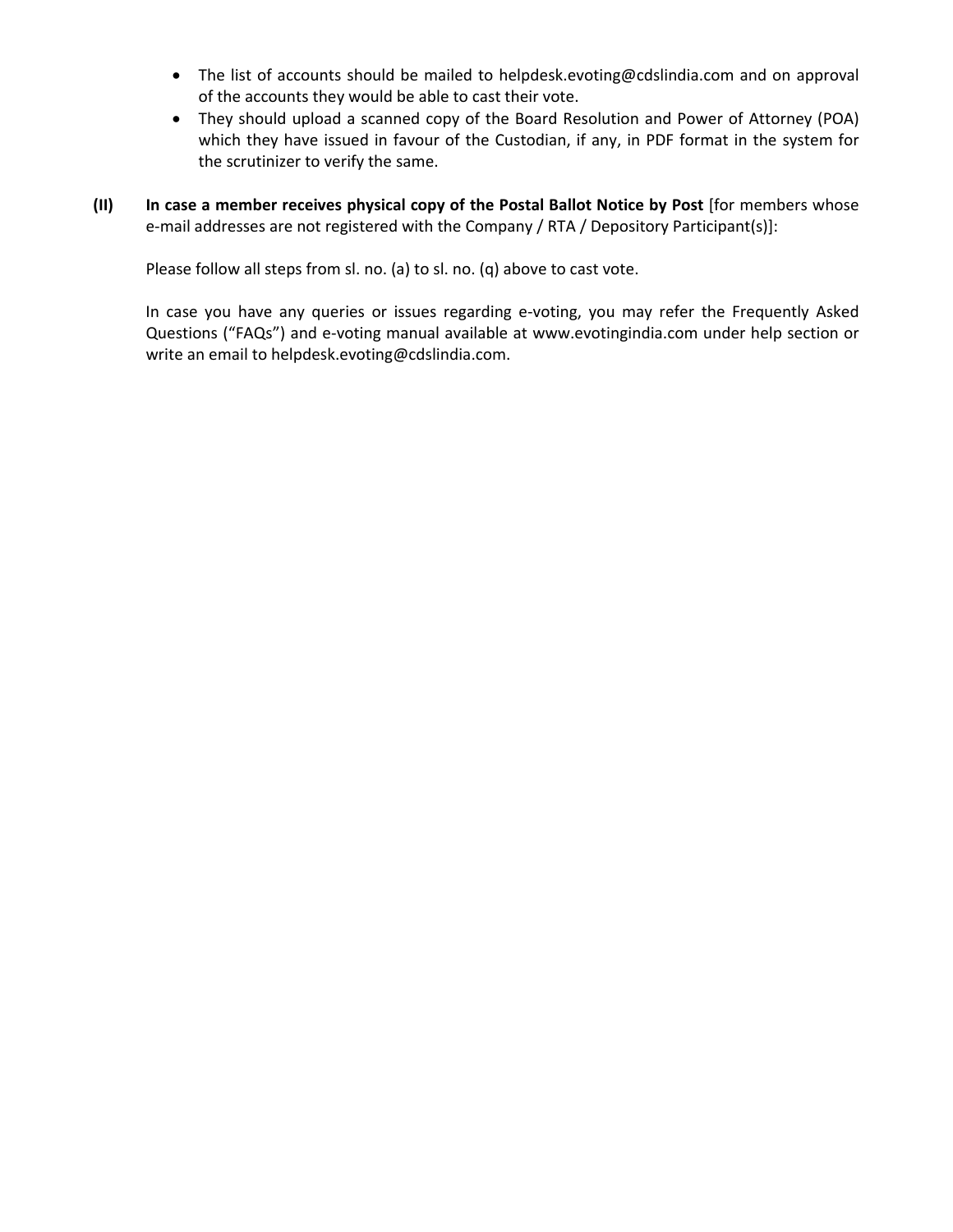### **STATEMENT PURSUANT TO SECTION 102(1) OF THE COMPANIES ACT, 2013 (''the Act")**

#### **Item Nos. 1 and 2**

The Board of Directors at its meeting held on Sunday, September 10, 2017, subject to consent of the members of the Company, approved and recommended issue of bonus equity shares of ₹ 10/‐ (Rupees Ten only) each credited as fully paid‐up to eligible members of the Company in the proportion of 2 (Two) new fully paid‐up equity share of ₹ 10/‐ (Rupees Ten only) each for every 1 (one) existing fully paid‐up equity share of ₹ 10/‐ (Rupees Ten only) each by capitalising a sum not exceeding ₹ 8,10,23,140/‐ (Rupees Eight Crores Ten Lacs Twenty Three Thousand One Hundred and Forty only) out of capital reserve / securities premium account and / or any other permitted reserves / surplus of the Company, as may be considered appropriate.

Article 54 of the Articles of Association of the Company permits capitalisation of any part of the amount for the time being standing to the credit of any of the Company's reserve accounts (including securities premium account and capital reserve account), or to the credit of the profit and loss account, or otherwise available for distribution by applying the same towards payment of unissued shares to be issued to the members as fully paid bonus shares.

Presently, the Authorised Share Capital of the Company is  $\bar{x}$  11,00,00,000/– (Rupees Eleven Crore only) consisting of 1,10,00,000 (One Crore Ten Lacs Only) equity shares of ₹ 10/– (Rupees Ten Only) each. In order to facilitate issue of bonus shares and for further requirements, if any, it is proposed to increase the Authorised Share Capital to ₹ 30,00,00,000/‐ (Rupees Thirty Crores Only) by creation of additional 1,90,00,000 (One Crore Ninety Lacs Only) equity shares of ₹ 10/‐ (Rupees Ten Only) each. The increase in the Authorised Share Capital as aforesaid would require consequential alteration to the existing Clause V of the Memorandum of Association of the Company.

The increase in the Authorised Share Capital and consequential alteration to Clause V of the Memorandum of Association of the Company and issue of bonus equity shares by way of capitalisation of the sums standing to the credit of capital reserve / securities premium account and / or any other permitted reserves / surplus of the Company, as may be considered appropriate for the purpose of issue of bonus equity shares require members' approval in terms of Sections 13, 61 and 63 of the Companies Act, 2013 and other applicable statutory and regulatory approvals.

None of the Directors / Key Managerial Personnel of the Company / their relatives are, in any way, concerned or interested, financially or otherwise, in the resolutions set out at Item Nos. 1 and 2 of this Postal Ballot Notice except to the extent of their shareholding in the Company.

The Board recommends the Ordinary Resolutions set out at Item Nos. 1 and 2 of this Postal Ballot Notice for approval by the members.

#### **For, Arfin India Limited**

**Mahendra R. Shah** *Chairman & Whole Time Director* DIN: 00182746

Place: Ahmedabad Date: September 20, 2017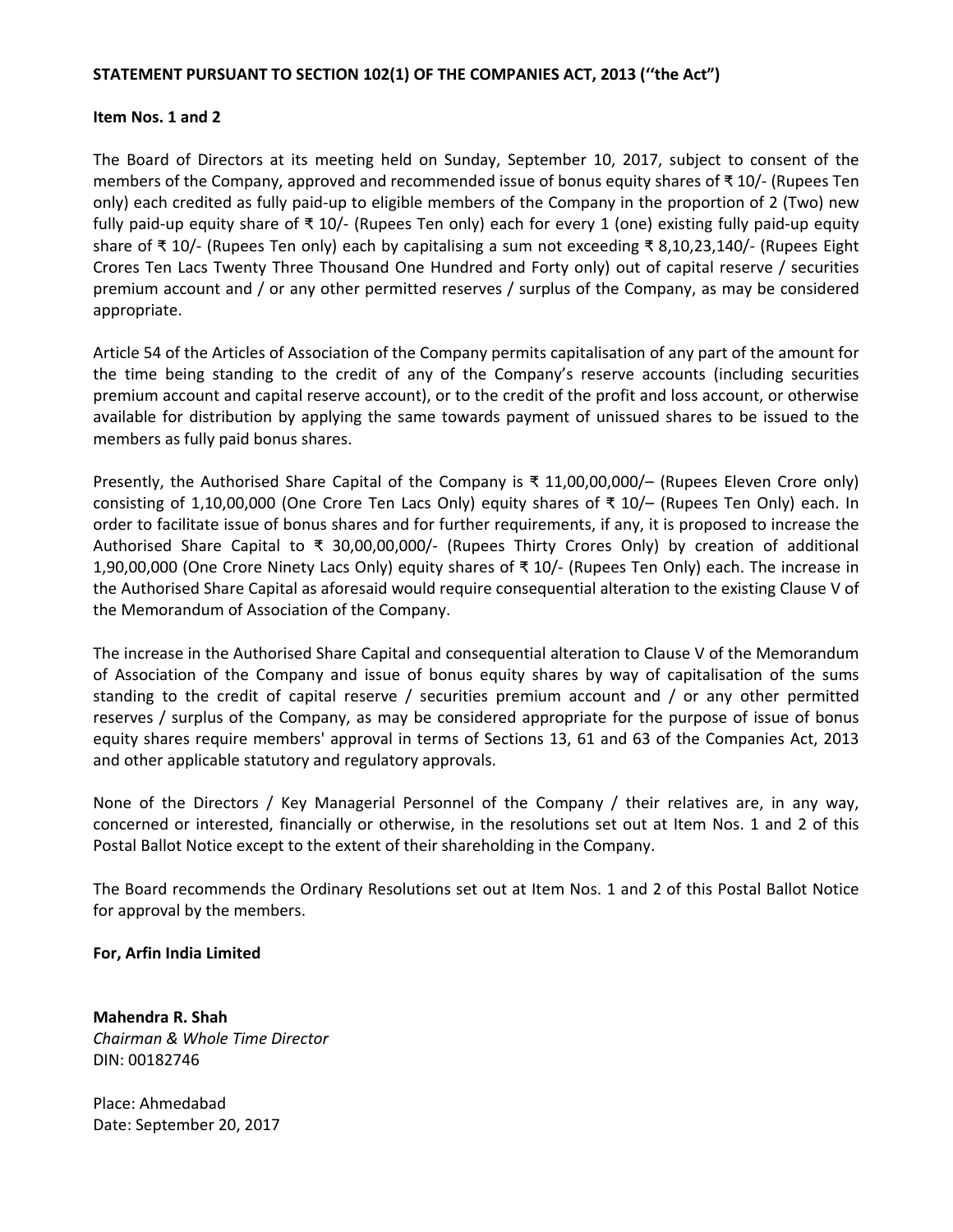

**ARFIN INDIA LIMITED**

**Registered Office:** B‐302, 3rd Floor, Pelican House, Gujarat Chamber of Commerce Building, Ashram Road, Ahmedabad 380009, Gujarat, India.

**CIN:** L65990GJ1992PLC017460, **Phone:** +91 79 26583791, 92, **Fax:** +91 79 26583792,

**Email:** investors@arfin.co.in, **Website:** www.arfin.co.in

#### **POSTAL BALLOT FORM**

| Sr.<br>No.                                                                                                                                                                                                                                                                                                                                                                   | <b>Particulars</b>                                                                                                                                          | <b>Details</b>       |                    |                                             |                                                  |  |  |  |
|------------------------------------------------------------------------------------------------------------------------------------------------------------------------------------------------------------------------------------------------------------------------------------------------------------------------------------------------------------------------------|-------------------------------------------------------------------------------------------------------------------------------------------------------------|----------------------|--------------------|---------------------------------------------|--------------------------------------------------|--|--|--|
| 1.                                                                                                                                                                                                                                                                                                                                                                           | Name of the first named shareholder<br>(in blocked letters)                                                                                                 |                      |                    |                                             |                                                  |  |  |  |
| 2.                                                                                                                                                                                                                                                                                                                                                                           | Name(s) of the Joint-Holder(s), if any                                                                                                                      |                      |                    |                                             |                                                  |  |  |  |
| 3.                                                                                                                                                                                                                                                                                                                                                                           | <b>Postal Address</b>                                                                                                                                       |                      |                    |                                             |                                                  |  |  |  |
| 4.                                                                                                                                                                                                                                                                                                                                                                           | Registered Folio No. / *DP ID & Client ID No.<br>(*applicable to investors holding shares in<br>dematerialized form)                                        |                      |                    |                                             |                                                  |  |  |  |
| 5.                                                                                                                                                                                                                                                                                                                                                                           | Class of Shares                                                                                                                                             | <b>Equity Shares</b> |                    |                                             |                                                  |  |  |  |
| I / we hereby exercise my / our vote(s) in respect of the following resolutions to be passed by means of Postal Ballot for the<br>business stated in the Postal Ballot Notice dated Wednesday, September 20, 2017, issued by the Company, by conveying my /<br>our assent or dissent to the said resolutions by placing a tick mark ( $\vee$ ) in the appropriate box below: |                                                                                                                                                             |                      |                    |                                             |                                                  |  |  |  |
| <b>Item</b><br>No.                                                                                                                                                                                                                                                                                                                                                           | <b>Description of the Resolution</b>                                                                                                                        |                      | No. of Shares held | I / we assent to<br>the Resolution<br>(FOR) | I / we dissent to<br>the Resolution<br>(AGAINST) |  |  |  |
| 1.                                                                                                                                                                                                                                                                                                                                                                           | Ordinary Resolution to consider Increase in Authorised<br>Share Capital and consequent alteration to the Capital<br>Clause of the Memorandum of Association |                      |                    |                                             |                                                  |  |  |  |
| 2.                                                                                                                                                                                                                                                                                                                                                                           | Ordinary Resolution for issue of bonus shares                                                                                                               |                      |                    |                                             |                                                  |  |  |  |
| Place:                                                                                                                                                                                                                                                                                                                                                                       |                                                                                                                                                             |                      |                    |                                             |                                                  |  |  |  |
| Date:                                                                                                                                                                                                                                                                                                                                                                        | (Signature of the Shareholder)                                                                                                                              |                      |                    |                                             |                                                  |  |  |  |

#### **NOTE**

- 1. Please read the instructions printed overleaf and in the notice of the postal ballot carefully before exercising your vote.
- 2. Last date for receipt of Postal Ballot Form by the Scrutinizer: Tuesday, October 24, 2017 (5:00 p.m.)
- 3. If the voting rights are exercised by e-voting, this form need not be used.